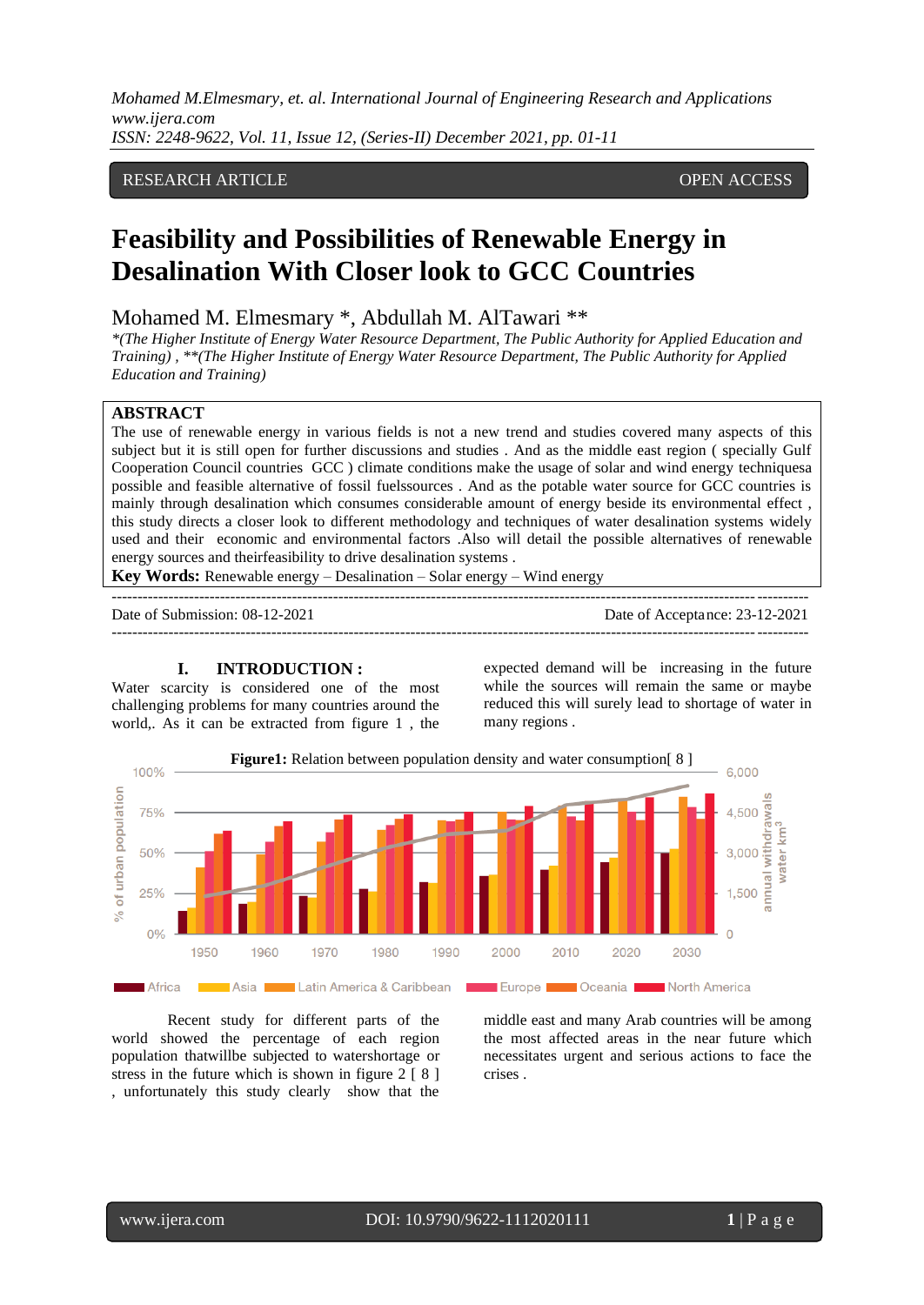

Figure2: Expected populations under water stress

The water needs have to be fulfilled through either natural sources as rivers or ground water , or through different water production techniques such as desalination , and as said the demand will surely increase meaning the need for desalination will also increase . This increased demand for desalination process will consequently lead to increased demand on energy needed for desalination systems .

[Figure 3b](#page-4-0)elow show the actual Renewable water resources, it is defined that renewable water is the total resources surface water and resources of groundwater in certain region . While it is defined that Nonrenewable resources are the water resources existing in deep aquifers and this non renewable resources are not recharged in rates sufficient to be part of future water resources in most regions .[ 1 ]

Figure3: World wide water resources (2011)[4]



In closer look to GCC countries and Kuwait as an example , it is well known that For decades Kuwait depends on the desalination plants to fulfill the fresh water demands as the sources of fresh water is extremely low compared to actual population demands . and as the desalination process is considered expensive and energy intensive it is more than any period represent economic , technical and environmentally problem .

The recent statistics show that the current production of energy and water in Kuwait consumes around 12% of its total oil production and the portion of water production through desalination consumes at least 4% of the total production of Kuwait and as the future demand will normally increase with the increase of population it is estimated that water demand will increase with around 3% annually and that will again impose significant pressure in the economy in the coming years .

#### **Economic Impact :**

|        | Table 1. Global oil reserves in %. |                     |         |         |          |        |  |  |  |  |  |  |
|--------|------------------------------------|---------------------|---------|---------|----------|--------|--|--|--|--|--|--|
|        | Parts of                           |                     |         |         |          |        |  |  |  |  |  |  |
| Middle | Central and                        |                     |         |         | Asia and |        |  |  |  |  |  |  |
| East   | South                              | <b>NorthAmerica</b> | African |         | Oceania  |        |  |  |  |  |  |  |
| region | America                            | region              | region  | Eurasia | region   | Europe |  |  |  |  |  |  |
| 49     | 20                                 |                     |         |         |          |        |  |  |  |  |  |  |

www.ijera.com DOI: 10.9790/9622-1112020111 **2** | P a g e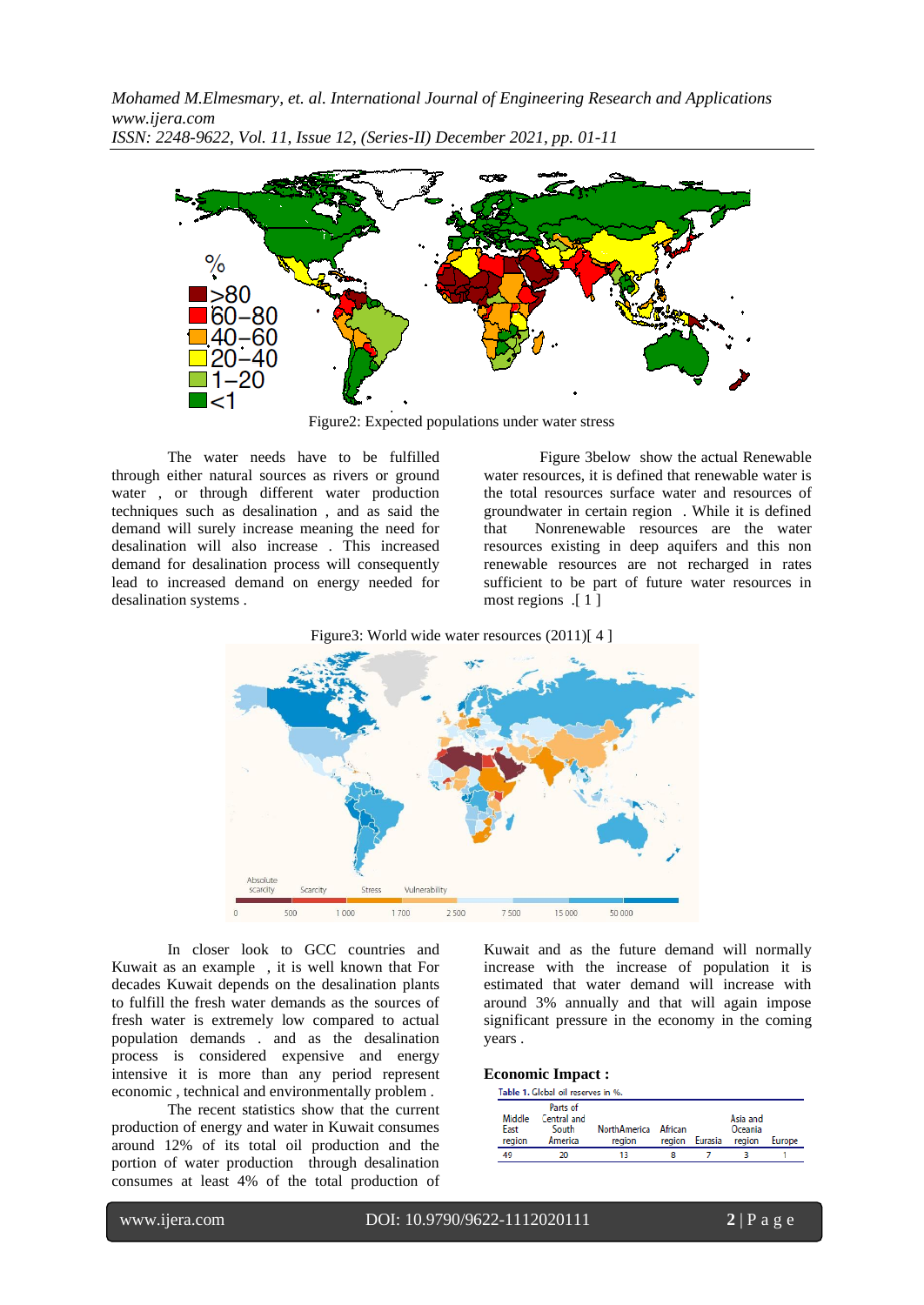Looking on the world oil reserves , the middle east region have around half of the international oil reserves while other regions on the world doesn't have or have limited reserves . low reserve means that there will be problems to meet the future energy demand and necessitate the search for other energy sources rather than oil . Renewable energy sources used worldwide doesn't exceeds 7 to 14% of the energy demands and if including the hydropower sources it can be said it covers around 20% to 23 % of electricity generation worldwide but the use of hydropower plants is limited to regions where natural resources are available . [ 3 ]

And to concentrate more on GCC countries , the rate of consumption of energy vary from other parts of the world based on region population needsand taking into consideration the climate conditions, and for many years the energy tariff in GCC was considerably low and did not raise for decades , but due to world economic fluctuations and changes in oil price the rise in energy tariff occurred already in many GCC countries such as KSA and other GCC countries is most likely will follow shortly .

The recent fluctuations and drop in oil prices affected stability the economy of GCC countries and most of them had to take serious actions to overcome the negative fiscal balance indicated in the international monetary fund reports for the region and to cut spending. GCC countries started recovery plans including increasing the interest in expanding the use of different renewable energy sources and re evaluating energy production , usage and consumption policies [ 4 ] .

### **Environmental Impacts**

Desalination process as energy consuming process utilizing fossil fuel contributes with considerable percentage on the CO2 emissions crisis , In the Middle east region, it is expected by 2050 that producing the required water quantities by desalination would produce yearly aroundto 360 million tons of CO2 equivalent emissions [11]. Such figures would necessitate implementing renewable energy sources to reduce the emission and energy requirement of the desalination process [12].

One of the important points to be taken into consideration when studying the desalination process is how this process will affect the environment , it is known that environmental effect of desalination process exists regardless how the desalination plant is powered and even it is powered by renewable energy sources desalination it will still have environmental impacts . As desalination process depends mainly on sea or ocean water desalination process will have negative impacts and also indirect influence or impact on the marine life , this impact will grow with the increasing demand on water and thus on using more desalination systems [13] .

In an attempt to get most possible benefits of desalination process outcomes, recent studies discussed the feasibility of using the salt and chemicals contained in brine to produce some products such as ink, fertilizers , fillers, soil conditioners and other products [14] .Such way of thinking would contributes in reducing the environmental negative contribution of desalination and open doors for similar projects .

#### **Different Desalination techniques and systems :**

Generally speaking we can say that Desalinationis theprocessesthataims to separatedissolvedminerals such as salts, from seawater or brackish water to produce water withacceptable percentage of total dissolved solids

Desalination techniques widely used now days are thermal desalination and membrane desalination . Thermal desalination can be divided intoMulti Stage flash distillationMSF ,Multiple Effect Distillation MED and Vapor Compression VC. On the other hand membrane desalination systems includes Membrane Distillation MD , Reverse Osmosis ROand Electrodialysis ED .

Worldwide RO is considered the most installed systems while MSF comes second .,From Energy point of view Multi Stage Flash needs thermal energy to heat the feed-brine and alsofor ejector's medium-pressure steam used to generate vacuum in the desalinationunit different sections. Waste heat can be used to increase the temperature of the inlet seawater, it is also used withordinary boilers and also utilizing the backpressure steam from turbines in power stations, increasing its cost effectiveness and efficiency and MED daily capacity 11 is up to  $35.000 \text{ m}^3$  [11].

In desalination systems MED ,vapour from certainstage is condensed in the subsequent stage and then it is vaporized again at lower pressure. At the first stage with lower temperatures , heat is required to increase the brine temperature. The vapour is then transferred to the second stage vessel and the process is repeated ,.MEDdaily production capacity is up to  $30.000 \text{ m}^3$  or higher [17].

In the Vapour Compressionprocess VC , Vapour's temperature is increased by compression meaning that source for the evaporator direct heating is replaced by compression. When vapour is generated in the evaporators it is compressed mechanically in what is called MVC or thermally TVC . VC daily production capacity is in the range of 100 and 3000 m3,while the daily production capacity of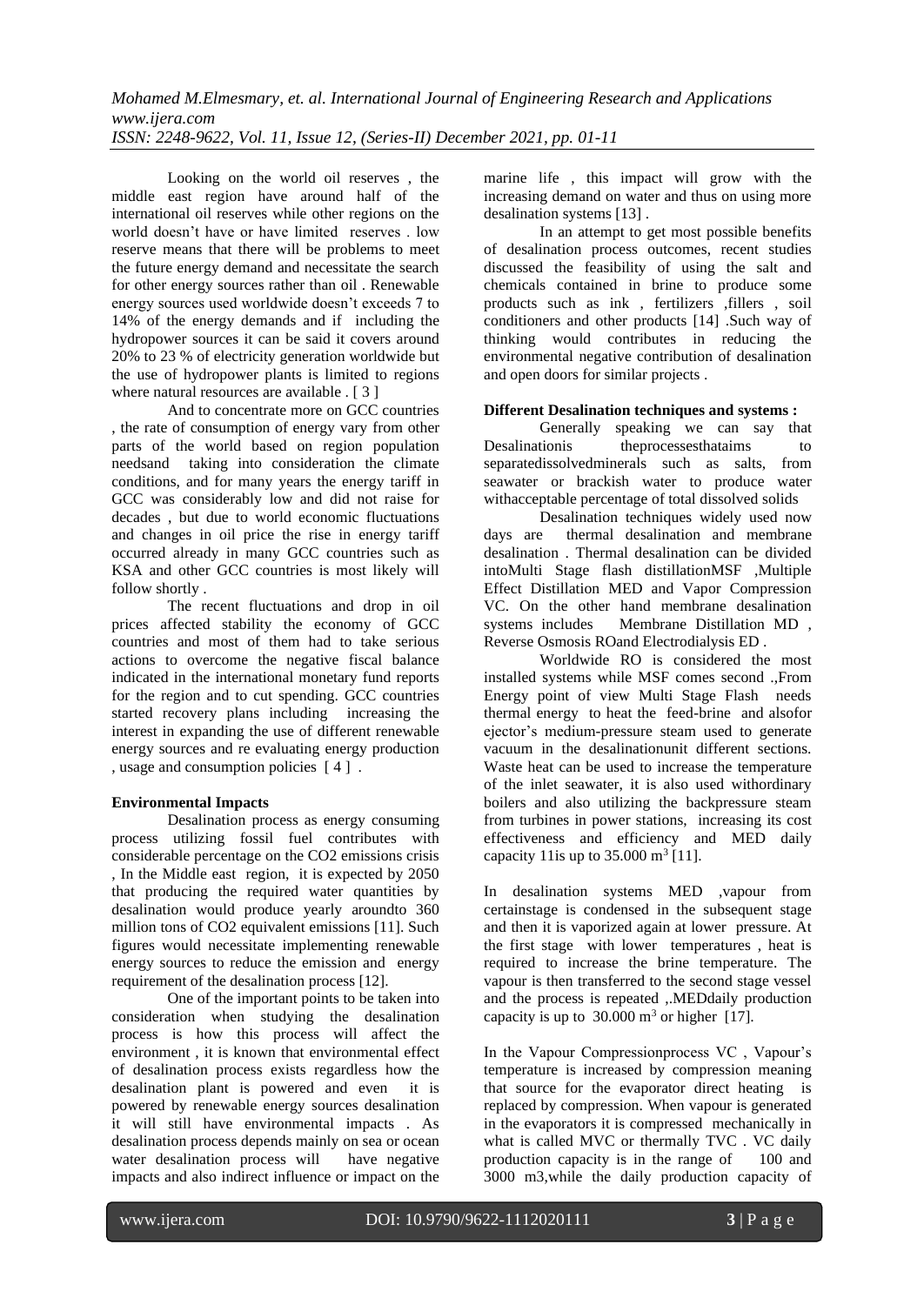MVC may reach 10.000 and it can reach 30.000 m3daily for TVC.To improve overall efficiency ,Vapour Compression is often combined with other processes such as MED.

Using membrane technologiesfor desalination , three main techniques are widely used :Reverse OsmosisRO systems , Electrodialysis ED systems , and Membrane Distillation MD systems .

Electrodialysis technique ED uses the electrical energy to push salt over special membrane separating it from freshwater that is left behind. Its capacitymay reach between 2 to  $145.000 \text{ m}^3/\text{day}$  [ 11 ].

Membrane distillationsystem MD is considered as combination of thermal distillation system combined with membrane desalination. Due to difference in pressure caused by differences in temperature and the membrane characteristics , only water vapour move through the membrane. The temperature difference between membrane sidescause the vapour to diffuse from the high temperature side of the membrane to lower temperature side .

Reverse osmosis techniqueRO uses semi-permeable membranes and through increase the pressure of the feed water higher than the osmotic pressure, the desalinated water passes through the membranes and the salt is left behind.

Water and energy have a strong ties and directrelationship. Energy production plants andprocesses require considerable amounts of water and on the other hand producing fresh water and handling it from treatment to distribution requires significant amount of energy. This fact leads to a conclusion that dealing with issues related to water production is closely related to energy production and consumption . To explain we can take some figures, some of the water treatment processes will consume small amount of energy like ultraviolet light which may consume up to  $0.04$  kWh/m<sup>3</sup>while other techniques like RO would require considerable amount of energy up to  $4 \text{ kWh/m}^3$ .

It is estimated that electrical energy cost may reach a percentage of 5 to 40% of water utilities ruining cost and as the water demand will normally increase with increased population the cost will surely get higher affecting the availability and affordability of water supply  $\lceil 5 \rceil$ .

# **Energy Requirements**

In general it can be said that desalination process is an energy consuming process and the required energy amount depends on many factors such as the technique itself , system design , system efficiency and characteristics of feed water among other parameters .

The statistics and range of electrical , thermal and total energy requirement of different desalination systems are summarized in Table 3

|                          | <b>MSF</b>  | <b>MED</b> | <b>MVC</b>               | <b>TVC</b>  | <b>SWRO</b> | <b>BWRO</b> | <b>ED</b>   |
|--------------------------|-------------|------------|--------------------------|-------------|-------------|-------------|-------------|
| <b>Electrical Energy</b> |             |            |                          |             |             |             |             |
| consumption              | $2.5 - 5$   | $2 - 2.5$  | $7 - 12$                 | $1.8 - 1.6$ | $3 - 6$     | $1.5 - 2.5$ | $0.8 - 5.5$ |
| $(kWh/m^3)$              |             |            |                          |             |             |             |             |
| <b>Thermal Energy</b>    |             |            |                          |             |             |             |             |
| consumption              | $190 - 282$ | 145-230    | $\overline{\phantom{a}}$ | 227         |             |             |             |
| (MJ/m <sup>3</sup> )     |             |            |                          |             |             |             |             |
| Equivalent               |             |            |                          |             |             |             |             |
| electrical<br>to         |             |            |                          |             |             |             |             |
| thermal<br>energy        | 15.83       | 12.2       |                          | 14.5        |             |             |             |
| $(kWh/m^3)$              | 23.5        | 19.1       |                          |             |             |             |             |
| <b>Total</b><br>energy   |             |            |                          |             |             |             |             |
| consumption              | 19.58-      | $14.45 -$  | $7 - 12$                 | 16.26       | $3 - 6$     | $1.5 - 2.5$ | $0.8 - 5.5$ |
| $(kWh/m^3)$              | 27.25       | 21.35      |                          |             |             |             |             |

# **Water – Energy Relation**

Table 3: Energy consumption of Desalination techniques [11 ] , [18]

### **Renewable Energy and Desalination**

The need for desalination as main source of potable water is expected to continue for decades as many regions worldwide have no other alternative or natural resources of water . And as discussed the environmental impact of desalination is divided into two categories , one related to the need to use fossil fuel and its effect on emissions and the second is the impact on the marine life . Here we will concentrate on the energy side of the impact as it is the main point of the study and as an obvious solution of the impact of using ordinary fuel and oil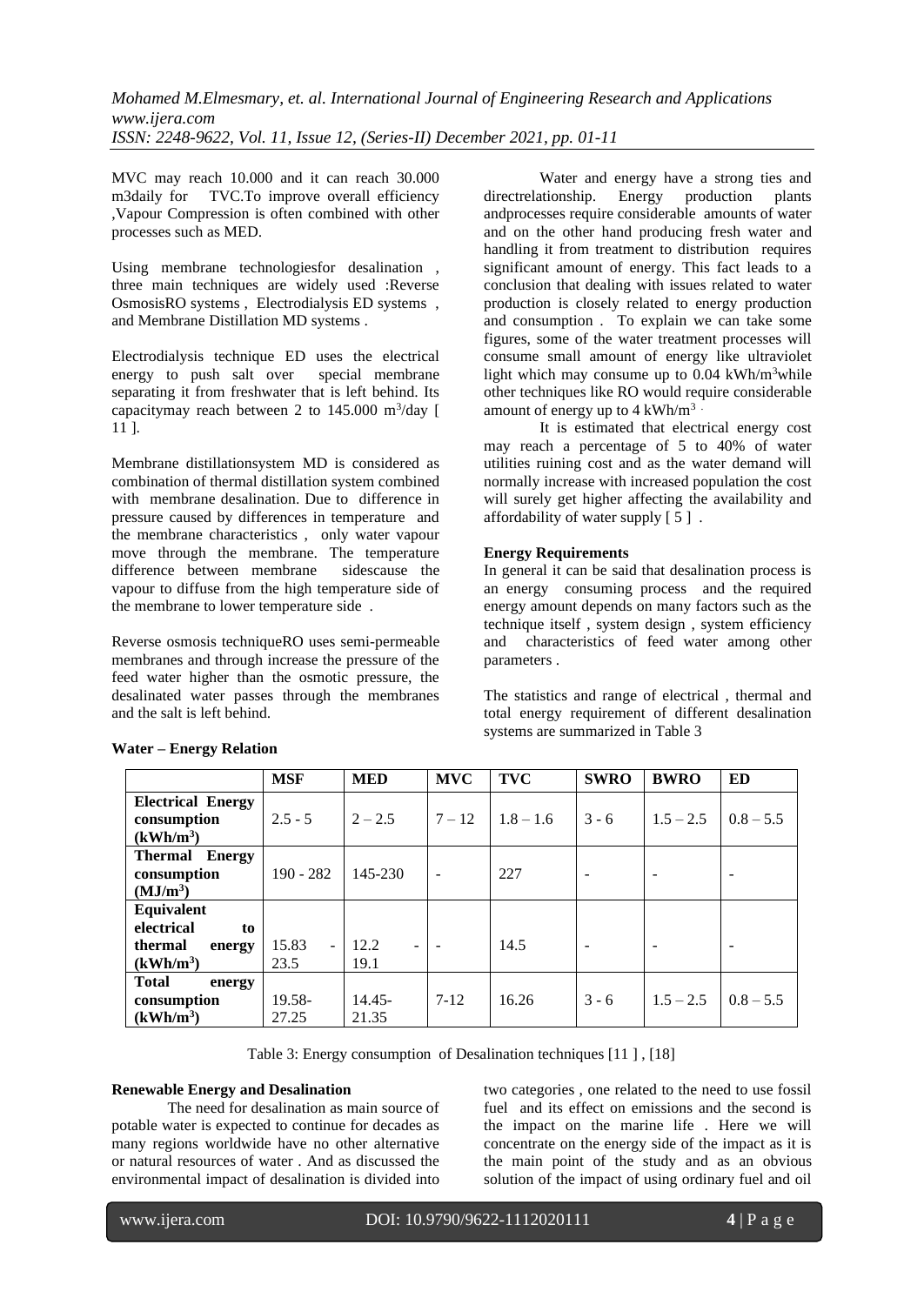to operate desalination plants the clear idea would be using renewable energy instead of oil or other ordinary energy sources .

The use of renewable energy as main source of energy for desalination depends on the expected advance in industrial and technology development in renewable energy filed which my lead to reducing the entail costs , running costs and improving the efficiency and increase the produced amount of energy .

Studies showed that very low share of RE powered desalination on the world's desalination capacity not exceeding 1 to 2 % [ 19 ]. The main technology in this minor share is for RO systems with around 62% of the total RE desalination systems. While solar photovoltaic PV represents about 43% of renewable energy source for water desalination with less share for solar thermal and wind energy [19].

#### **RE resources in GCC**

Climate conditions of GCC countries are so similar from many aspects on different countries , and as the desert covers vast area of the GCC region the solar irradiation is existing most of the day with high rates specially in summer months beside high wind power utilizing possibilities [ 6 ].

Although that fact it is still observed that the main source of energy generation in the region is still by usingfossil fuel while the use of RE sources is very limited . In other parts of the world It was estimated in year 2015 that RE contribution is about 7.1%, it rise up to 23.1% if hydro power stations are counted. In addition to this, the use of coal in generating electricity was observed for about 39.3%, while for gas and nuclear power, it was 22.9% and 10.6% respectively [7]

<span id="page-4-0"></span>Looking into GCC area , it is estimated that the contributions of the renewable energy portion of the electricity power generationin GCC countries is between 0.01% to 0.5% except for UAE where the percentage increased significantly years 2019 and 2020 reaching 7.2 % of the total electricity capacity .

| $\%$       | 2011        | 2012 | 2013 | 2014         | 2015 | 2016 | 2017 | 2018                                                    | 2019 | 2020 |
|------------|-------------|------|------|--------------|------|------|------|---------------------------------------------------------|------|------|
|            |             |      |      |              |      |      |      |                                                         |      |      |
| Bahrain    | 0.0         | 0.0  | 0.0  | 0.1          | 0.1  | 0.1  | 0.1  | 0.1                                                     | 0.1  | 0.1  |
| Kuwait     | 0.0         | 0.0  | 0.0  | 0.0          | 0.0  | 0.2  | 0.2  | 0.3                                                     | 0.5  | 0.5  |
| Oatar      | 0.4         | 0.4  | 0.5  | 0.5          | 0.5  | 0.5  | 0.4  | 0.4                                                     | 0.3  | 0.3  |
| <b>KSA</b> | 0.0         | 0.0  | 0.0  | 0.0          | 0.0  | 0.0  | 0.0  | 0.1                                                     | 0.5  | 0.5  |
| <b>UAE</b> | 0.0         | 0.0  | 0.4  | 0.5          | 0.5  | 0.5  |      | 1.9                                                     | 5.8  | 7.2  |
|            | $m + 1$ $n$ |      | 11   | $\mathbf{1}$ |      |      |      | $\cdot$ $\cdot$ $\cdot$ $\cdot$ $\cdot$ $\cdot$ $\cdot$ |      |      |

Table 4. Renewable energy share in electricity capacity % [2 ]

Comparing the total produced RE for the GCC countries from 2011 to 2020 is listed in Table 5. Showing significant increase in the capacity in years2019 and 2020 in UAE, KSA, Kuwait and Oman.

| 2011 | 2012     | 2013 | 2014 | 2015 | 2016 | 2017 | 2018 | 2019 | 2020 |
|------|----------|------|------|------|------|------|------|------|------|
|      |          |      | 6    | 6    |      | 7    |      | 10   | 10   |
| 0    | $\Omega$ | 3    | 4    | 6    | 33   | 44   | 55   | 106  | 106  |
|      |          |      |      | 2    | 2    | 8    | 8    | 59   | 159  |
| 39   | 39       | 40   | 42   | 42   | 43   | 43   | 43   | 43   | 43   |
| 3    | 14       | 22   | 24   | 24   | 24   | 37   | 87   | 413  | 413  |
| 13   | 13       | 128  | 136  | 136  | 142  | 356  | 599  | 1919 | 2540 |
|      |          |      |      |      |      |      |      |      |      |

Table 5. RE based electricity capacity in the GCC [2] .

Table 6 show the capacity of the wind energy in MW from years 2011 to 2020 and it can be noticed that the wind energy is very low in all area except for Kuwait where it started in 2013 with 2 MW then increased to 12 MW in 2017 but did not increase since then .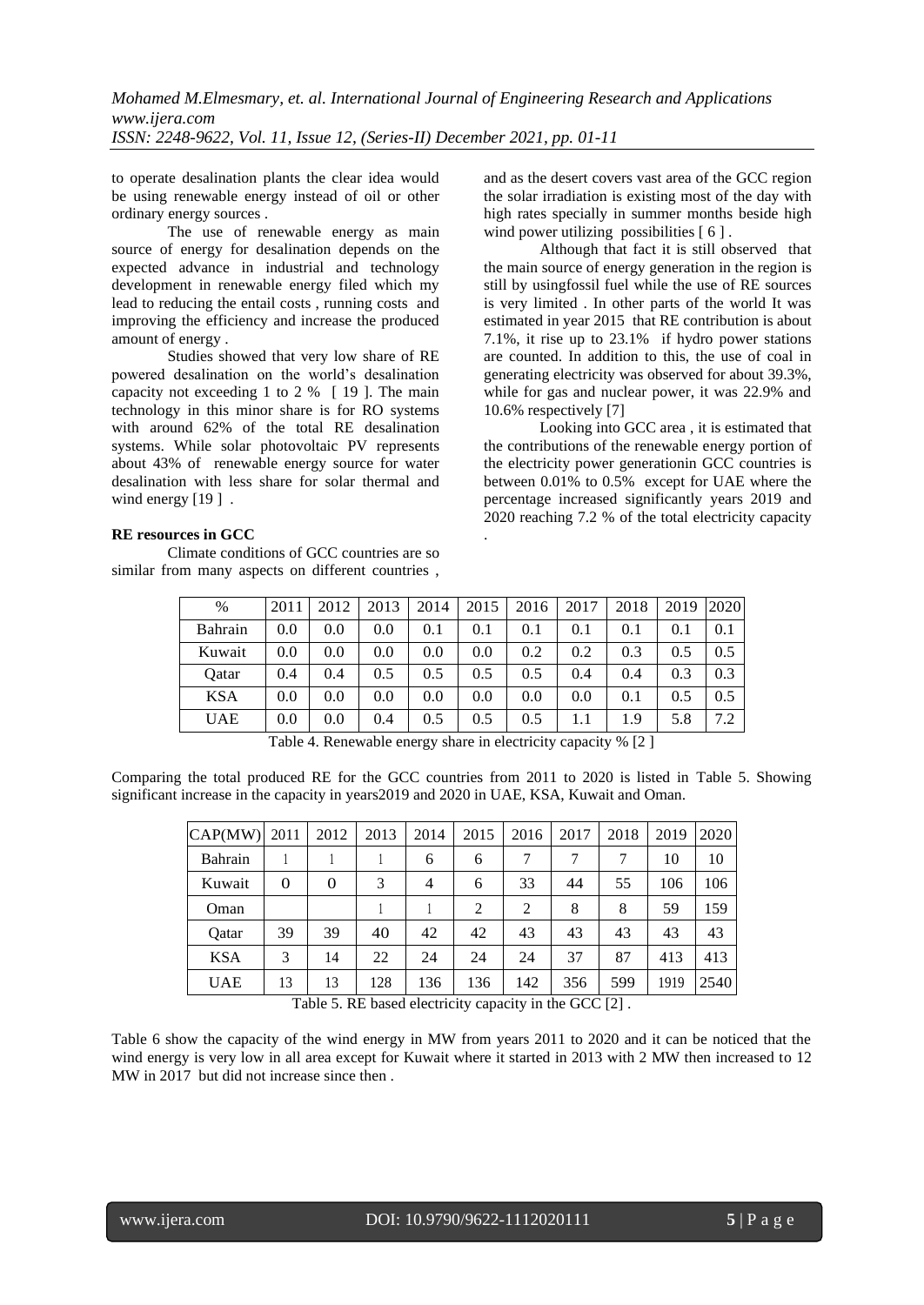*Mohamed M.Elmesmary, et. al. International Journal of Engineering Research and Applications www.ijera.com*

| <b>CAP</b> |  |  | 2011   2012   2013   2014   2015   2016   2017   2018   2019   2020 |    |    |    |    |
|------------|--|--|---------------------------------------------------------------------|----|----|----|----|
| Bahrain    |  |  |                                                                     |    |    |    |    |
| Kuwait     |  |  |                                                                     | 12 | 12 | 12 | ∩ו |
| <b>KSA</b> |  |  |                                                                     |    |    |    |    |
| <b>UAE</b> |  |  |                                                                     |    |    |    |    |

*ISSN: 2248-9622, Vol. 11, Issue 12, (Series-II) December 2021, pp. 01-11*

Table 6. Wind energy electricity capacity in GCC region (MW).

The installed capacity of solar energy is shown in Table 7 the data show significant increase in 2019 and 2020 in UAE, KSA, and Kuwait.

| $CAP$ (MW) | 2011     | 2012 | 2013     | 2014 | 2015 | 2016 | 2017 | 2018 | 2019 | 2020    |
|------------|----------|------|----------|------|------|------|------|------|------|---------|
| Bahrain    | $\theta$ |      |          |      |      | o    | o    | h    | 9    | 10      |
| Kuwait     | $\theta$ | 0    | $\theta$ |      | 3    | 31   | 32   | 43   | 93   | 93      |
| Oatar      |          |      | 2        |      |      |      |      |      |      |         |
| <b>KSA</b> | 3        | 14   | 22       | 24   | 24   | 24   | 34   | 84   | 409  | 409     |
| <b>UAE</b> | 13       | 13   | 126      | 133  | 134  | 141  | 355  | 598  | 918  | 2 5 3 9 |

Table 7. Capacity of solar energy in the GCC inMW.[2]

In general electricalpower capacity with RE in GCC, is about 0.6% to 0.8% of the installed capacity and it can be noticed that solar energy constitution is the largest REsource .

### **Possible RE powered desalination systems**

It is to be mentioned that using renewable energy for power generation actually would be considered easier than using it for desalination technically speaking and there are many differences in utilizing the renewable energy in both fields.The use of renewable energy to power desalination system is subjected to many factors to judge its feasibility technically and economically . The location , climate condition , feed water characteristics , stability of the energy produced and many other factors must be studied in detail .

The simplest and obvious alternatives would be using solar or wind energy to power desalination ,from the wind to electricity is almost seamless and has been proven viable using a vast range of applicable technologies. On the other hand, integrating solar or wind energy conversion technologies with desalination processes requires careful consideration to assure maximum thermodynamic synergy, which appears yet far from being adequately validated for feasibility, or even demonstrated for practicability on solid scientific and technically acceptable basis .

Table 8 belowshow some of the alternative combinations of REwith desalination technologies

|               | <b>MSF</b> | <b>MED</b> | VC. | RO | ED | MD |
|---------------|------------|------------|-----|----|----|----|
| Solar PV      |            |            |     |    |    |    |
| Wind          |            |            |     |    |    |    |
| Solar thermal |            |            |     |    |    |    |
| Geothermal    | C.         |            |     |    |    |    |

Table 8: alternative combinations of REwith desalination technologies

#### **Solar Powered Desalination**

In practice there are different methodologies of converting Solar energy into either thermal energy or electric energy. Solar stills can collect energy directly to water, or by another technique by using solar thermal collection and this thermal energy is then usedin desalination processes. Solar photovoltaic energy can be used to produce and collect Electrical energy which is then used in RO and ED .

One of the production systems are Solar Stills , it is used to capture the solar irradiance that passes through its transparent surface reaching the salty water , and as the water temperature increase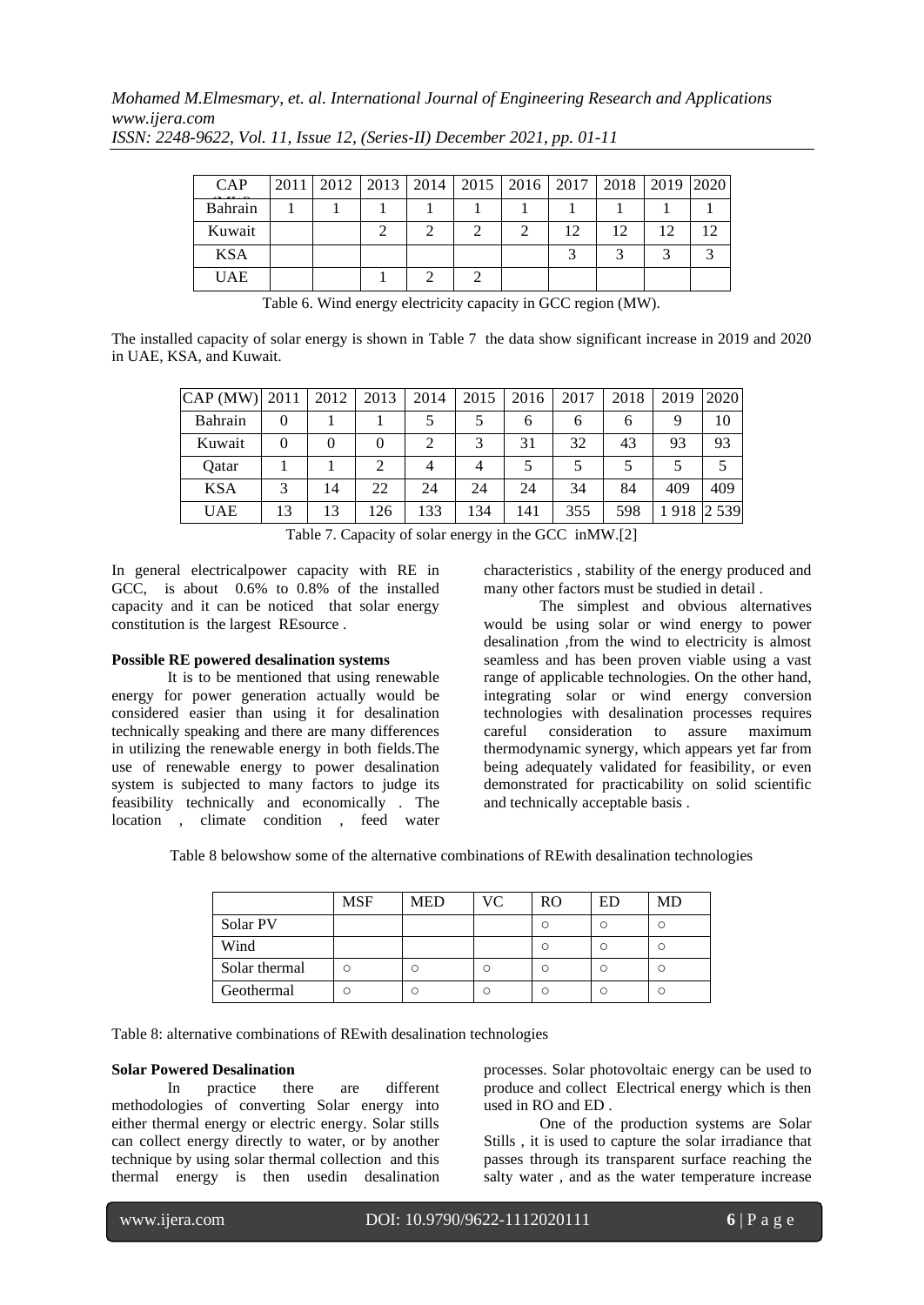the water is evaporated and the vapour then condensate on glass or other suitable material surfaces . This technique is considered suitable for low production ranging 3 to 4  $1/day/m^2$  or 200 m<sup>3</sup> /day [11] . Such low productivity show that large area to install the solar collections maybe needed to achieve larger production rates this will lead to be more costely than other systems [17], [19].



Fig 4: Diagram of a conventional solar still

Another system of collecting and storing thermal energy is Solar ponds .Solar pond consists of three layers upper convection zone,nonconvection zone or salinity gradient and storage zone or lower convection .

Solar Ponds are considered of high storage capacity and suitable for coupling with MED, TVC and MSF desalination plants and solar pond operation in MED is more feasible than in MSF due to less temperature requirement , [17].The main advantage of solar ponds are the large capacity and the ability to store heat allowing continues operation  $[11]$ .

Solar thermal collectors are another solution , they absorb the solar radiation and they can be integrated with different systems such as membrane units and multiple stage basin stills that have several compartments used to recover part of the condensing heat to be used to heats the water in upper compartment.

concentrated solar power (CSP) power plants can produce thermal energy through concentrating the direct solar irradiation and the heat can be directly used with different types of desalination systems beside generating electric power for auxiliary systems .The parabolic system is considered one of the best option with Concentrated solar power system to be coupled with desalination systems specially with RO systems or MED system [11 ].



Fig. 6. Solar energy driven MSF process.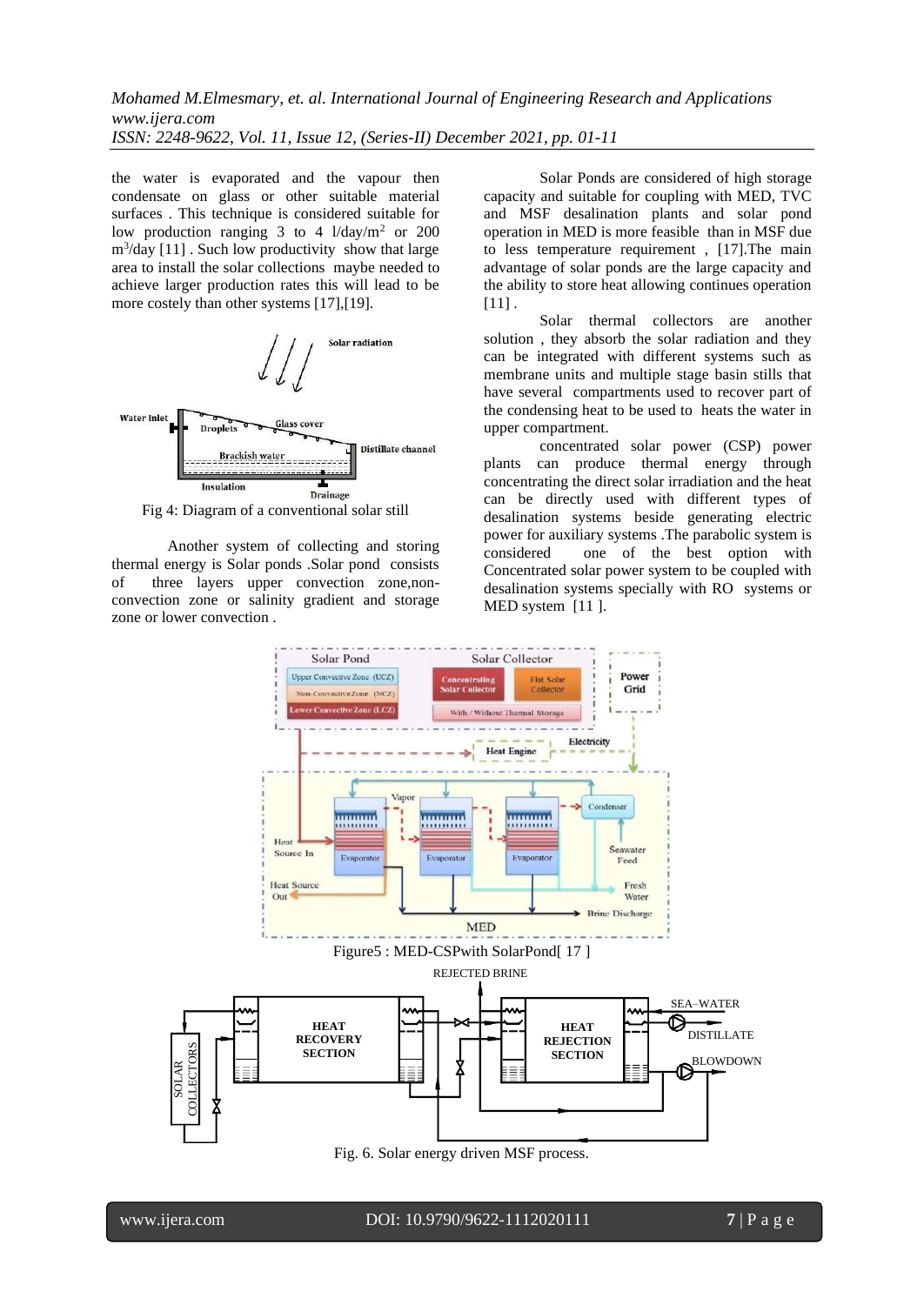MSF desalination process is widely used due to highcapacityand performance [20] , Fig 7 shows solar energy coupled MSF process , as suggested the system would consist of two sections one for heatrecovery and the other is for heat rejection. Seawater enters the first section for heat rejectionwhere thermal energy is rejected from the system and water and brine discharges at low temperature. Thefeed is then mixed with a large amounts of water, and recirculated through the system . This mixturegoes through number of heat exchangers to rise its temperature. Then water enters the solar collector arearaising its temperature to near saturation temperature. The water enters the first stage reducing its pressureand flashes into steam, where it is condensed and drips into a distillate tray. This process is repeated through the plant as both brine and distillate streams flash as they enter subsequent stages, which are at lower pressures .



Fig. 7. Solar energy driven VC system

InFig. 15 , showing solar energy driven vapour-compressionsystemVC , where a compressor is used to increase the vapour pressure and temperature. and the latent heat is released from the compressed vapour during the compression process and this heat can be used in the evaporation process . vapour is overheated as the pressure is dropped lower than saturation pressure it can be used to provide energy to the same stage it came from or to other stages [23 , 22].

As a summery of the referenced studies and researches that discussed both possible configuration of RE – desalination system and cost analysis ,it can be said that Solar thermal energy can be considered promising application of RE in desalination .

Generally speaking RE driven desalination methods can be divided into main two categories , one includes systems driven by heat produced by RE, while the second utilize electrical or mechanical energy produced by RE to operate the desalination plant .

Several configurations was presented and detailed in the referenced researches including proposed combination of improved design solar thermal collector with MSF plant .

Systems was developed to improve MSF ability to adopt the variation of heat sources to overcome the fact that MSF process is not able to operate with variable heat source . Powering MSF systemusing solar pond is most costeffective systems ,Thermal energy delivered by a salinitygradient solar pond has been used in seawater and brackish water RO desalination. Coupling solar thermal energy to drive RO process and to drive MVC was also presented.

Additionally, the possibilities and opportunities related to wind power was point of interest as it is expected to have soon progress in research and development of how to utilize the wind energy in different fields of power generation which will boost the use of wind energy in desalination field specially in RO systems .It was reported that using windenergy to operate RO plant from brackish water resulted in lower cost than that the using conventional diesel engines. On the same line , a study showed that combinations of windpowered RO plant with diesel generator can provide a reliable energy system .

Mostly when there is no sun the wind becomes stronger and vise versa , this lead to the logical idea of combining both solar and wind energy on the same plant to integrate each other and produce energy continuously without interruption due to solar power cut or wind power cut this solution or combination can be considered a reliable suggestion to power a desalination system and this choice is already implemented in several projects in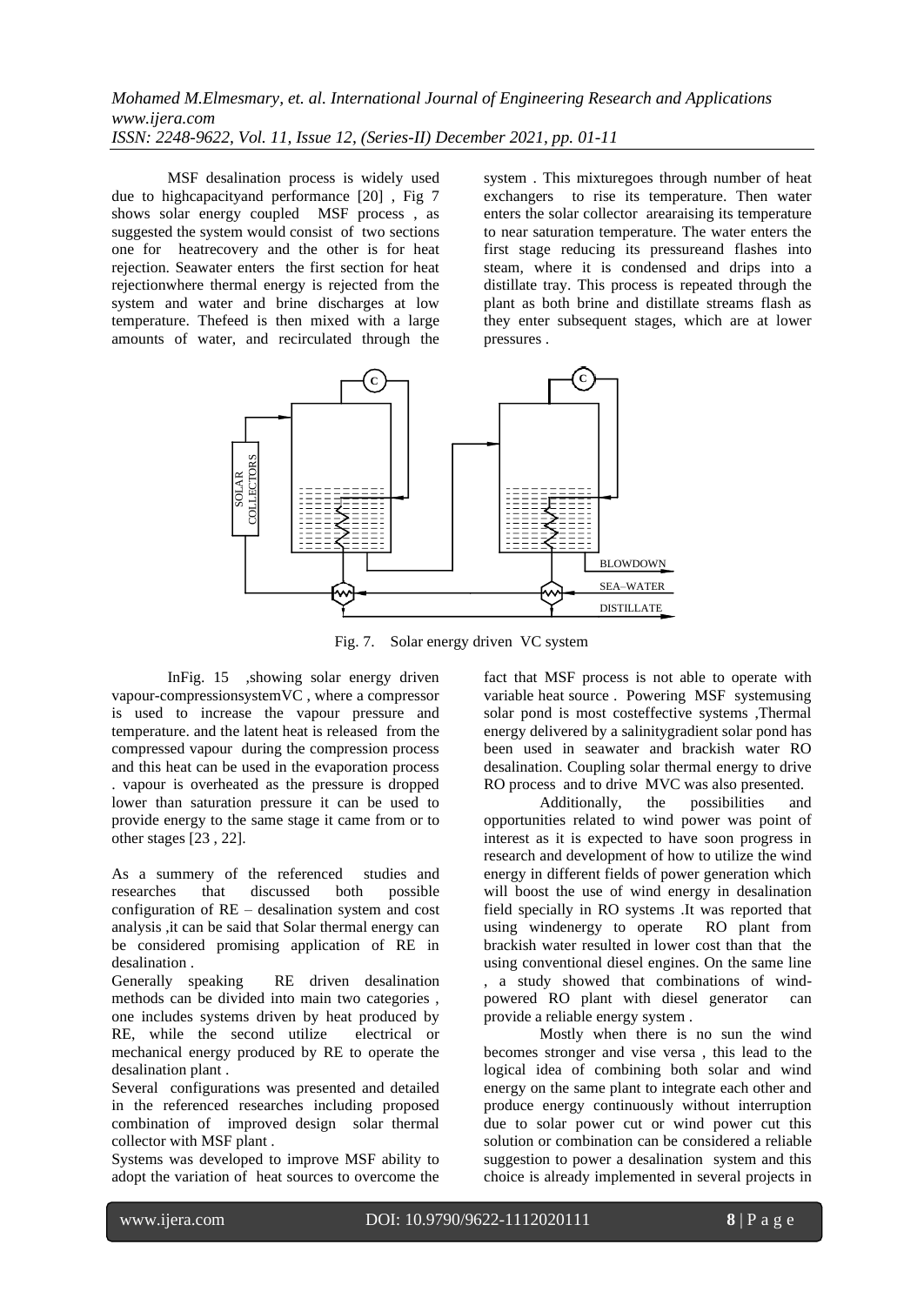different locations worldwide as detailed in recent researches .

To choose a system utilizing RE for desalination ,different parameters should be taken into consideration, starting with availability and suitability of the RE resources , the overall water resources both quality and quantity ,availability of the land area , cost analysis for both entail and running costs , sustainability of the RE resources , energy consumption , maintenance requirements , and overall system efficiency [20] .

The main disadvantage of using direct collection solar systems is that it depends upon availability of solar energy and their collection is inefficient and this situation may impose using storage device which is considerably expensive. To overcome this indirect collection disadvantage , using solar collectors with more efficiency and in the form of hot water or steam and replacing the storage device by connecting to the electric grid or back up boiler to supply energy during the night time where there is no solar energy available .

For wind energy , it is clear that energy produced using energy is variable source of supply as it depends onboth wind speed and wind frequency. Meantime generating electricity using wind energy can be efficient and this process can adapt the changes and variations by using storage batteries systems that provide power when wind energy is interrupted and this ensures continues supply for the load .

Using wind energy to power desalination system thesystemmust be designedtoadapt the variation of the wind power produced and would result in lower efficiency of the system and operation problems for RO systems because those systems requires steady power supply to achieve acceptable efficiency [10]. To ensure practical operation ,RO desalination driven by wind energybetter be operated coupled to the grid so when the system is connected to grid, the desalination plant operate continuously as a conventional plant and the wind energy acts as a substitute. [21].

# **II. CONCLUSION AND RECOMMENDATIONS**

This paper reviewed different aspects related to using renewable energy sources to power desalination plant and discussed the renewable energy sources in GCC area and showed the importance of utilizing the RE in the desalination field .Also the paper reviewed different types of conventional desalination systems widely used and compared between them from different angles . The paper reviewed the latest proposed configuration of coupling RE with desalination and showed the

advantages and disadvantage of the proposed configurations as shown in many recent researches world wide .Also discussed the selection parameters for the suitable  $RE - desalination$  plant including the availability and stability of the RE and water supply and quality together with infrastructure and other factors affecting the right selection of the combination .Several combinations would be feasible technically and cost wise more than others according to the local and regional factors .

It is highlighted that solar energy powered RO system can be considered the most applicable and feasible system specially if also combined with wind power and integrated into the grid,

As conclusion to the comparison of different proposed techniques of desalination the least consuming energy system is the RO system utilizing energy recovery techniques noting that is more applicable on larger installations to compensate for the high cost of energy recovering turbines needed to increase the system efficiency . Meantime RO system without energy recovery would also be of relatively low cost butRO although requiring a smaller amount of energy is expensive and requires a complex seawater treatment.The Multi Effect Boiling MEB is the cheapest of all the indirect collection systems and also requires the simplest seawater treatment . From RE point , the solar still will be surely the lower in cost and direct collection system is the easier in construction and operation but it needs large land area to achieve acceptable capacity

Also wind energy showed to be a promising solution if the climatic and land condition meets the requirement of its plants .

Beside what was discussed concerning Renewable energy powered desalination , we would also recommend some general points enduring the idea and principles of utilizing renewable energy . Government and official organizations should give more attention to research centers to boost RD in renewable energy, and encourage the participation in producing and using RE for residential buildings and usage or electrical vehicles in public and private sectors to save fuel and reducing the emissions .

# **REFERENCES :**

- [1]. Water information system, Land and Water Division – FAO organization - United Nations 2020.
- [2]. International Renewable Energy Agency IRENA Renewable Energy capacity statistics 2021
- [3]. Demirbas, A.,*et al*. 2017. renewable energy resource facilities in the Kingdom of Saudi Arabia: Prospects, social and political challenges. *Energy Sources*.2017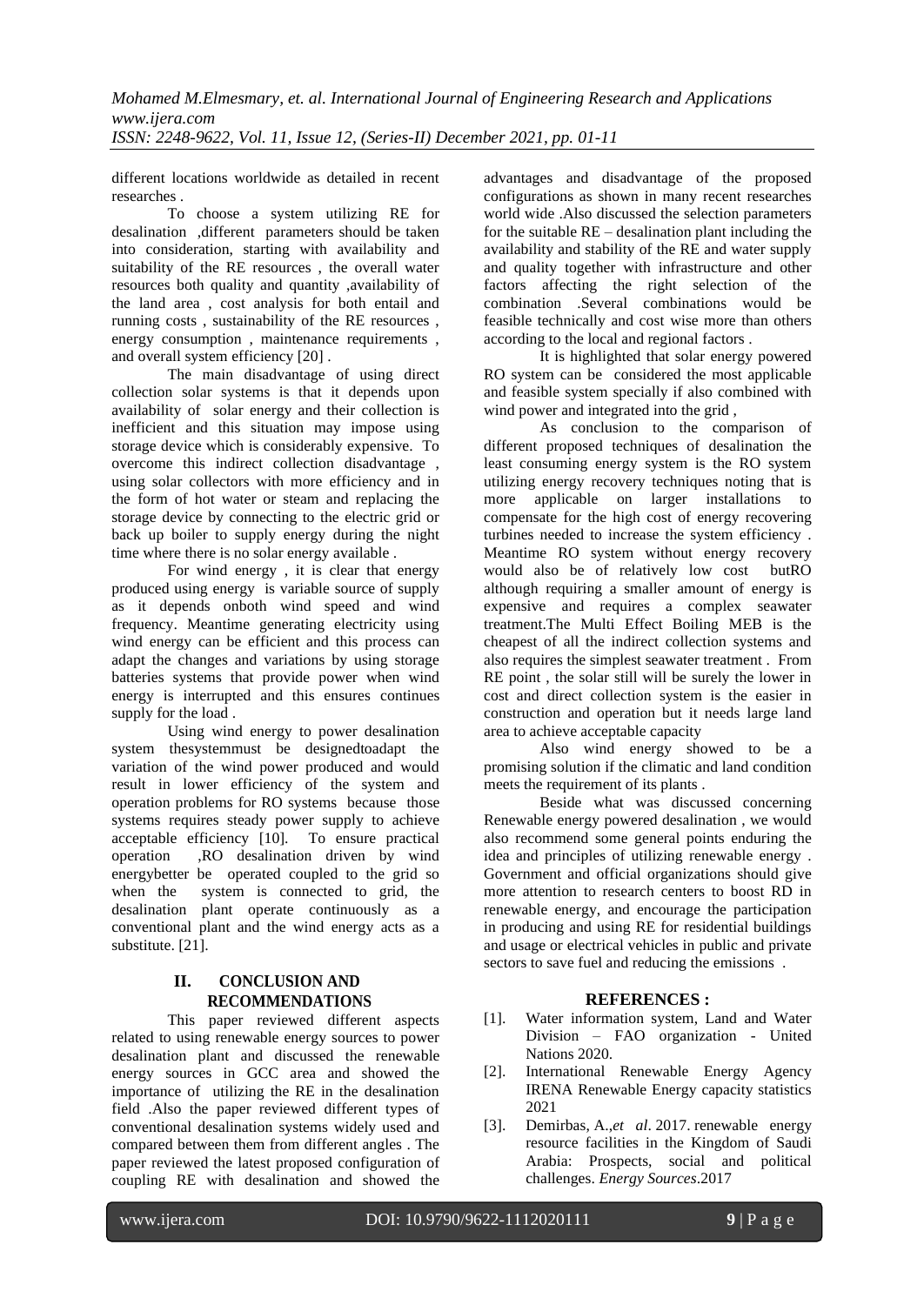- [4]. OxfordInstitute Of Energy Organization , 2016
- [5]. Al- Maamary, Kazem, and Chaichan2017; KAPSARC 2016; Key world energy statistics 2017.
- [6]. Abdmouleh, Zeineb&Alammari, Rashid A.M. &Gastli, Adel, 2015. ["Recommendations on renewable energy](https://ideas.repec.org/a/eee/rensus/v50y2015icp1181-1191.html)  [policies for the GCC countries,](https://ideas.repec.org/a/eee/rensus/v50y2015icp1181-1191.html)" [Renewable](https://ideas.repec.org/s/eee/rensus.html)  [and Sustainable Energy Reviews,](https://ideas.repec.org/s/eee/rensus.html) Elsevier, vol. 50(C), 2015.
- [7]. International Energy Agency Key world energy statistics 2017.
- [8]. J.Rockstrom, L. Falkenmark, L. Karlber, H. Hoff, S. Rost and D. Gerten, "Future Water availability for global food production: The potential of green water for increasing resilience to global change," Water Resources Research, vol. 45, no. 16, 2009.
- [9]. N. Ghaffour, T. M. Missimer and G. L. Amy, "Technical review and evaluation of the economics of water desalination: Current and future challenges for better water supply sustainability," Desalination, vol. 309, pp. 197-207, 2013.
- [10]. Tzen E, Morris R. Renewable energy sources for desalina- tion. Solar Energy 2003.
- [11]. A. Al-Karaghouli and L. L. Kazmerski, "Energy consumption and water production cost of conventional and renewable-energypowered desalination processes," Renewable and Sustainable Energy Reviews, 2013.
- [12]. H. Cooley and M. Heberger, "Key Issues for Seawater Desalination in California: Energy and Greenhouse Gas Emissions," Pacific Institute, California, 2013.
- [13]. H. Cooley, N. Ajami and M. Heberger, "Key issues in seawater desalination in California: Marine Impacts," Pacific Institute, California, 2013.
- [14]. B. D. Stanford, J. F. Leising, R. G. Bond and S. A. Snyder, "Inland Desalination: Current Practices, Environmental Implications, and Case Studies in Las Vegas, NV," *Sustainable Water for the Future: Water Recycling versus Desalination,* vol. 2, no. Sustainability Science and Engineering, pp. 326-348, 2010.
- [15]. International Renewable Energy Agency<br>(IRENA), "Water desalination using (IRENA), "Water desalination using renewable energy," IEA-ETSAP and IRENA, 2012.
- [16]. The World Bank, "Renewable Energy Desalination - An Emerging Solution to Close the Water Gap in the Middle East and North Africa," The World Bank, Washington, D.C., 2012.
- [17]. C. Li, Y. Goswami and E. Stefanakos, "Solar

assisted sea water desalination: Review," *Renewable and Sustainable Energy Reviews,*  vol. 19, pp. 136-163, December 2013.

- [18]. N. Ghaffour, T. M. Missimer and G. L. Amy, "Technical review and evaluation of the economics of water desalination: Current and future challenges for better water supply sustainability," *Desalination,* vol. 309, pp. 197-207, 2013.
- [19]. B. Peñate and L. García-Rodríguez, "Current trends and future prospects in the design of seawater reverse osmosis desalination technology," Desalination, vol. 284, pp. 1-8, 13 October 2012.
- [20]. Kalogirou S. Survey of solar desalination systems and system selection. Energy—The Int J 1997;22(1):69–81.
- [21]. Tzen E, Perrakis K, Baltas P. Design of a stand alone PV- desalination system for rural areas. Desalination 1998;119(1– 3):327–33.
- [22]. Morris RM, Hanbury WT. Renewable energy and desalina- tion—a review. Proceedings of the new technologies for the use of renewable energy sources in water desalination, Sec. I, Athens, Greece; 1991.
- [23]. Mustacchi C, Cena V. Solar water distillation, technology for solar energy utilisation. New York: United Nations; 1978.
- [24]. IDA &GWI, Desalination year book, Global water intelligence, 2017
- [25]. Hermann M, Koschikowski J, Rommel M. Corrosion-free solar collectors for thermally driven seawater desalination. In: Proceedings of the EuroSun conference on CD-ROM, 19– 22 June 2000, Copenhagen, Denmark; 2000.
- [26]. Radwan A. Almasri a and S. Narayan b ,A recent review of energy efficiency and renewable energy in the Gulf Cooperation Council (GCC) region ,2016
- [27]. Francisco Diogo Abreu Santos Moniz Azevedo ,Renewable Energy Powered Desalination Systems: Technologies and Market Analysis 2014
- [28]. Soteris A. Kalogirou ,Seawater desalination using renewable energy sources , 2005
- [29]. Miyatake O, Koito Y, Tagawa K, Maruta Y. Transient characteristics and performance of a novel desalination system based on heat storage and spray flashing. Desalination 2001;137:157–66.
- [30]. Al Suleimani Z, Nair NR. Desalination by solar powered reverse osmosis in a remote area of Sultanate of Oman. Appl Energy 2000;64:367–80.
- [31]. Thomson M, Infield D. A photovoltaicpowered seawater reverse-osmosis system without batteries. Desalination 2003; 153(1–